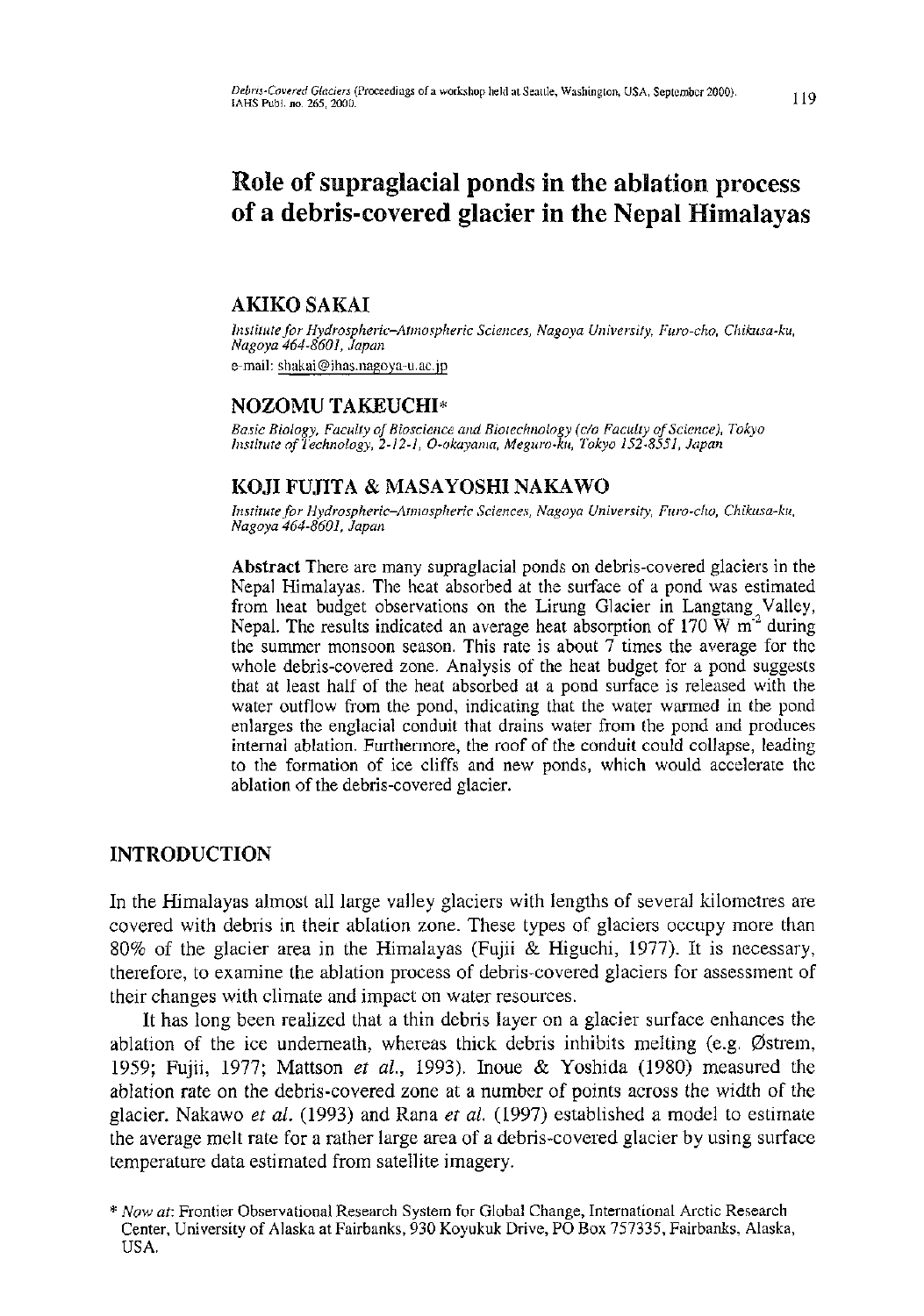There are many ice cliffs and ponds on debris-covered glaciers. Eyles (1979) and Iwata *et al.* (1980) indicated that the ablation rate of ice cliffs around a supraglacial pond is higher than that of thick debris-covered glacier ice. The ablation rate was found to be about 10 times higher at ice cliffs than the average for the whole debris-covered zone (Sakai *et al.,* 1998). However, there have been no studies of the ablation process at supraglacial ponds, and the morphological evolution due to heterogeneous ablation remains unclear. In this paper, we examine the heat absorbed at the water surface of a supraglacial pond, the pond heat balance, and the consequent effect on ice ablation.

# DESCRIPTION OF OBSERVATIONS

Observations were carried out on the Lirung Glacier in Langtang Valley, Nepal. The accumulation zone is debris free. On the other hand, the ablation zone is covered with debris. Figure 1 shows a schematic map of supraglacial ponds and ice cliffs located in the ablation zone of the glacier. There were 53 ponds. Seventeen were partly surrounded by ice cliffs of  $3-20$  m in height (Aoki & Asahi, 1998). Figure 2 shows a photograph of one of the supraglacial ponds with an ice cliff.



Fig. **1** Schematic map of main observed ponds and ice cliff distribution at ablation zone on the Lirung Glacier. The sign # indicates the number of the pond. Ponds where water temperature and relative water level were observed intermittently are indicated by pond numbers enclosed in a box. The cross-section and water temperature distribution were measured at pond #4 and #24.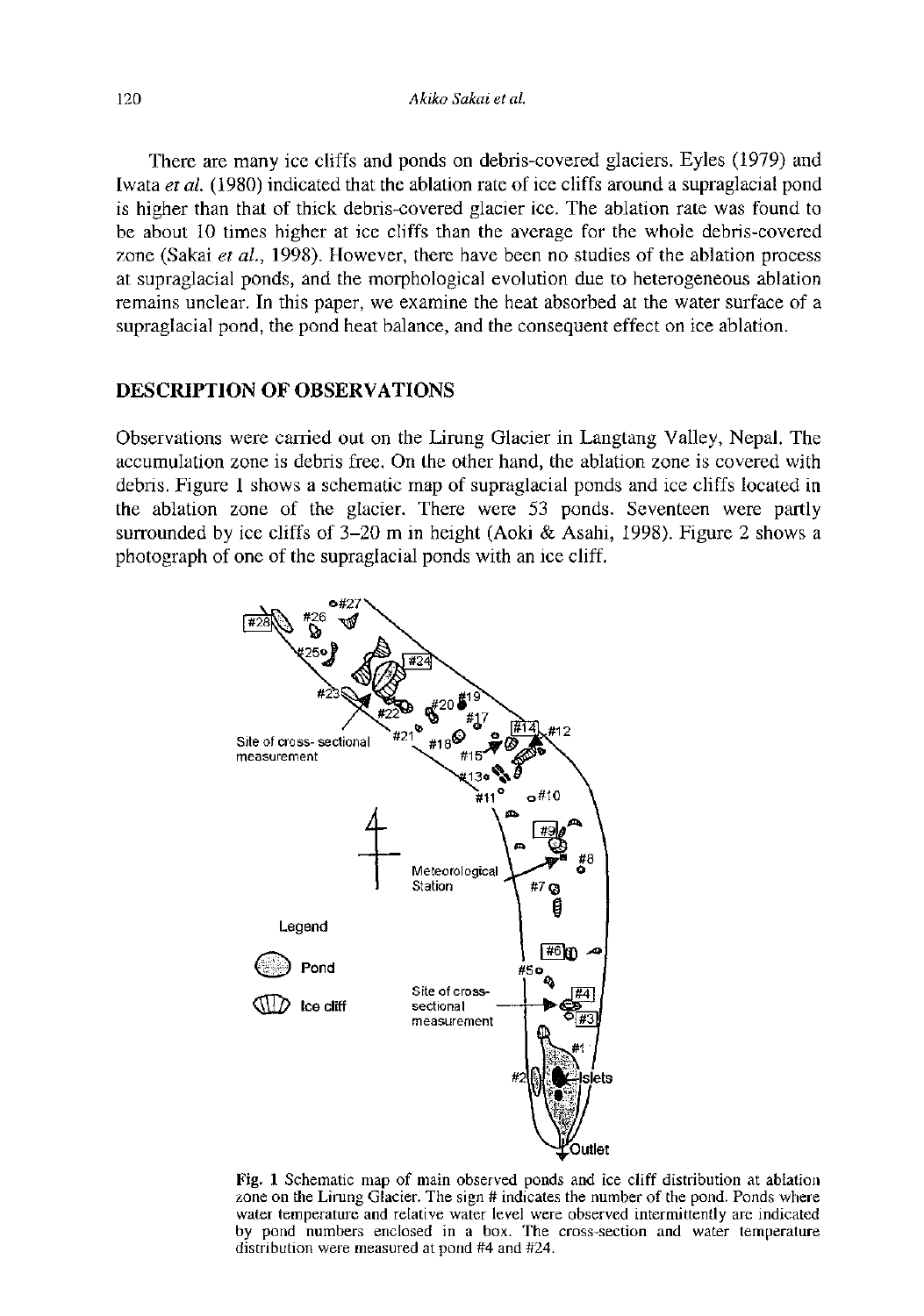

Fig. 2 Photo of one of the supraglacial ponds (#22) on the Lirung Glacier. The pond is surrounded by a debris slope and the ice cliff faces north.

Surface and bottom water temperature and water level were observed at several ponds (#3, #4, #6, #9, #14, #24 and #28) at intervals of 1 h for several days. Measurement accuracy was  $\pm 0.4^{\circ}$ C for temperature and  $\pm 2$  mm for water level. Cross-sections of two ponds with ice cliffs were measured with a tape at 1-m intervals horizontally along a line across the pond (#24 on 14 June and #4 on 13 July). A meteorological station was installed in the central part of the debris-covered zone (Fig. 1). Air temperature, relative humidity, wind speed, surface temperature of the supraglacial debris, downward and upward solar radiation, and net radiation were monitored at an interval of 5 min from 11 May to 23 October 1996, including the summer monsoon season. Respective errors were  $\pm 0.12^{\circ}\text{C}$ ,  $\pm 4\%$ , 0.024 m s<sup>-1</sup>,  $\pm 2^{\circ}\text{C}$ , 4 W m<sup>-2</sup>, 0.4 W m<sup>-2</sup>, and 7 W m<sup>-2</sup>. Details of observations and preliminary results were described by Fujita *et al.* (1997).

## HEAT TRANSFER ON THE GLACIER SURFACE

### Heat balance of supraglacial ponds

The water level in ponds varied diurnally. The ponds receive water from a surrounding surface watershed and discharge water through englacial conduits. It is necessary, therefore, to take into account the heat associated with the inflow to and outflow from the pond. The heat storage *S* of the pond is changed by the net heat input at the water surface *Q,* by advection from meltwater inflow *I,* by heat lost with the water outflow *D,* by latent heat for icemelt under the debris layer  $M_d$ , and bare ice in the pond,  $M_i$ (Fig. 3). The heat balance for the pond is given by:

$$
\frac{\mathrm{d}S}{\mathrm{d}t} = Q + I - D - M_d - M_i \tag{1}
$$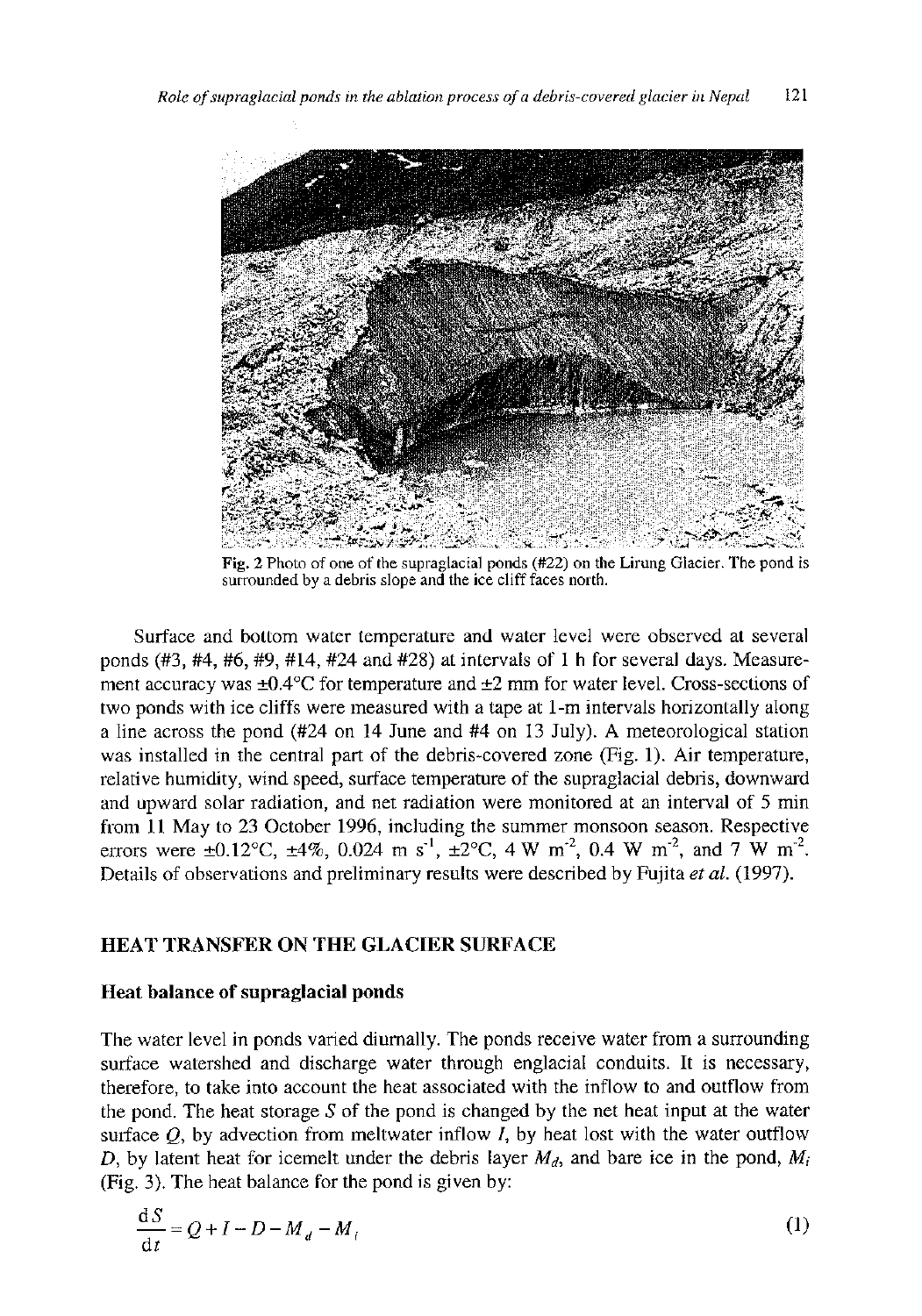where *t* is time. The melting point of ice  $(0^{\circ}C)$  is taken as the reference for heat content, and hence water at melting point is regarded here as containing no heat. The water temperature of meltwater inflow is probably  $0^{\circ}C$ , since it is supplied from the ice-debris interface or englacial water channels. Hence the heat with inflow  $I$  is zero. The heats  $M_d$  and  $M_i$  enlarge the pond and produce ablation. The discharged heat D enlarges the outflow water channels and produces internal ablation.



Fig. 3 Schematic figure of the heat balance at a supraglacial pond.  $\Delta S$ : The change in heat storage of the pond; *Q:* net heat input at the water surface; *D:* the heat released from the outflow; /: the heat by meltwater inflow into the pond; *Md:* the latent heat of fusion for icemelt under the debris layer at the bottom of the pond; and  $M_i$ : for icemelt at exposed ice cliff under the water surface.

#### **Change of stored heat in ponds, dS/dr**

Figure 4 shows the daily fluctuations in water level and water temperature (bottom and surface) for pond #6 from 28 May to 6 June. The mean bottom and surface water temperatures were similar, since the bottom ice was insulated by a thick debris layer



**Fig. 4** Fluctuations (a) in water temperatures at the surface and bottom and (b) relative water level observed at pond #6 from 28 May to 5 June at hourly intervals.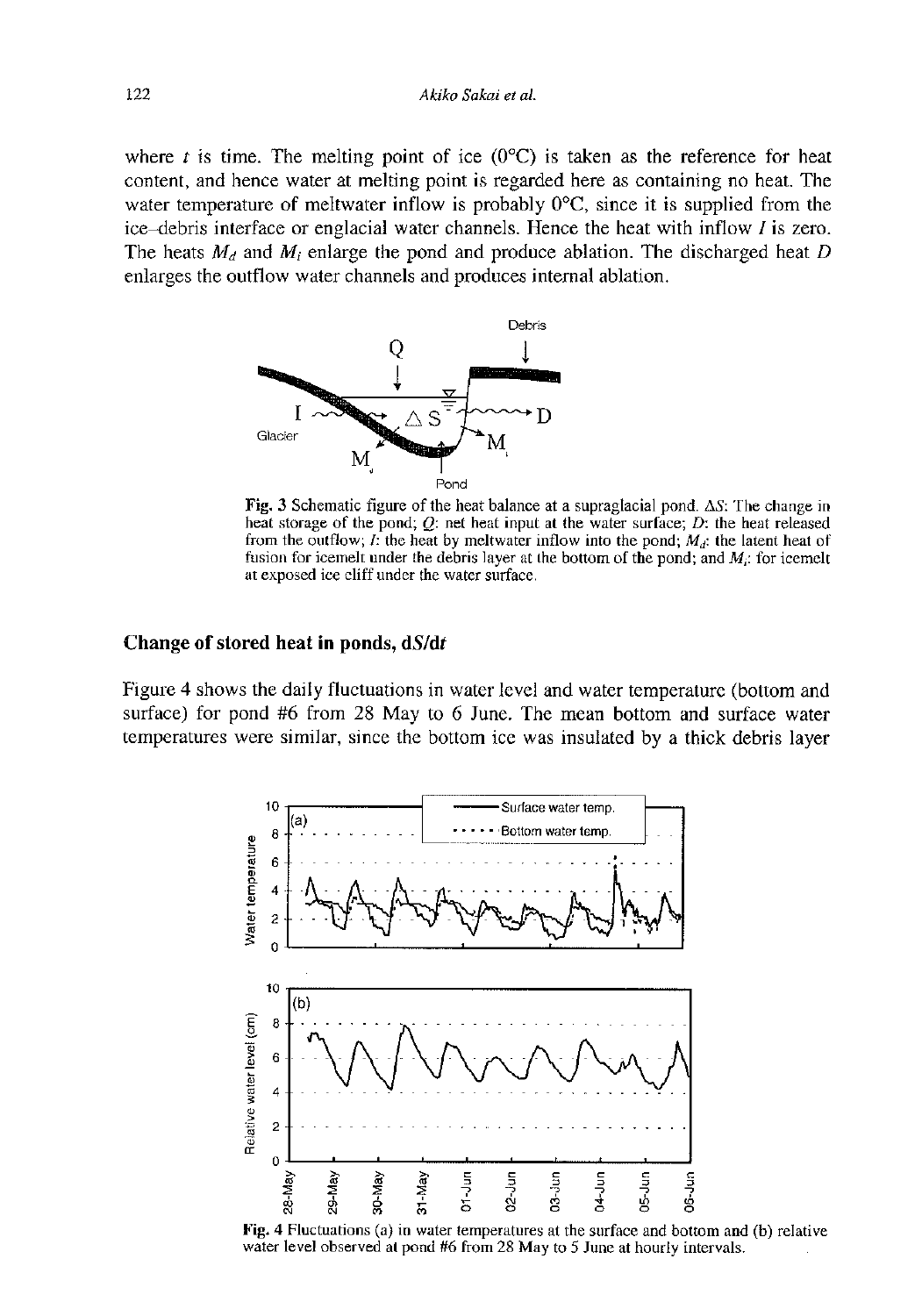(about 1 m). The temperature varied more at the surface than the bottom. Similar diumal fluctuations were also observed at the other ponds.

The stored heat in the pond is given by:

$$
S = c_w \rho_w T_i(t) A z_i(t) \tag{2}
$$

Here  $c_w$  is the specific heat of water (= 4.2  $\times$  10<sup>3</sup> J °C<sup>-1</sup> kg<sup>-1</sup>) and  $\rho_w$  is the water density  $(= 1000 \text{ kg m}^{-3})$ . A and  $z_i$  represent the area and the mean depth of the pond, where A is assumed to be independent of the water level.

The average depth and the surface length were 5 m and 70 m, respectively, at a supraglacial pond near Tsho Rolpa Glacier Lake in Rolwaling Valley. These dimensions were measured at only two ponds on the Lirung Glacier, averaging about 7 m in depth and 90 m in length at pond #24, and 1.6 m and 15.5 m at pond #4, respectively. The ratio of the average depth to the surface length,  $\beta$ , ranged from 0.07 to 0.10. The depth of the other ponds where the water depth was not measured was estimated from the surface geometry by assuming  $\beta$  to be 0.08 as listed in Table 1.

The change in stored heat was calculated for each pond at 1-h intervals using equation (2) and the data for surface temperature and water level. Since the relative water level and water temperature fluctuated with relatively small amplitudes, the mean values of *àSlàt* averaged over a number of days were usually negligibly small with an upper limit of 4.5 W  $m^{-2}$  (Table 1).

**Table 1** Size of ponds, bare ice areas, heat transfer coefficient and average calculated heat components at these ponds during each observation period. Changes in storage heat, dS/dt, less than 10<sup>-2</sup> W m<sup>-2</sup> were indicated by -0 . Heat with outflow, *D,* was calculated as the residual value of *Q,* M, and *M<sup>d</sup>* from equation (1).

| no. | Pond Period         | Pond<br>surface<br>area | Averag<br>e pond<br>depth | Exposed<br>ice area | Bulk heat<br>transfer<br>coefficient | dS/dt     | Q   | $M_d$ | $M_i$                                                                                               | D   |
|-----|---------------------|-------------------------|---------------------------|---------------------|--------------------------------------|-----------|-----|-------|-----------------------------------------------------------------------------------------------------|-----|
|     |                     | (m <sup>2</sup> )       | (m)                       | (m <sup>2</sup> )   | $\times 10^{-3}$                     |           |     |       | (W m <sup>2</sup> ) (W m <sup>2</sup> ) (W m <sup>2</sup> ) (W m <sup>2</sup> ) (W m <sup>2</sup> ) |     |
| #3  | $10-22$ May         | 45                      | $0.4*$                    | $\theta$            | 2.06                                 | $-0.5$    | 148 | 1.8   | $\Omega$                                                                                            | 147 |
| #4  | $10-18$ May         | 204                     | 1.6                       | 31                  | 1.79                                 | $-0$      | 144 | 1.2   | 38                                                                                                  | 105 |
|     | 17 July–5 Sept.     |                         |                           |                     |                                      | $-2.0$    | 192 | 0.9   | 29                                                                                                  | 164 |
| #6  | $28$ May-5 June     | 385                     | $1.0*$                    | 15                  | 1.86                                 | $-0$      | 156 | 1.1   | 10                                                                                                  | 145 |
| #9  | 28 May-3 June       | 113                     | $1.1*$                    | 15                  | 1.86                                 | -0        | 171 | 1.4   | 41                                                                                                  | 129 |
| #14 | $2-6$ July          | 250                     | $1.9*$                    | 45                  | 1.76                                 | $~\sim 0$ | 238 | 0.6   | 22                                                                                                  | 216 |
|     | 6 Sept.-12 Oct.     |                         |                           |                     |                                      | $-4.0$    | 172 | 0.1   | 3                                                                                                   | 173 |
| #24 | 15 Aug.-14<br>Sept. | 5805                    | 7.0                       | 630                 | 1.54                                 | $+4.5$    | 177 | 0.6   | 10                                                                                                  | 162 |
| #28 | $10-19$ July        | 100                     | $4.4*$                    | $\Omega$            | 1.61                                 | $-0$      | 116 | 3.6   | $\theta$                                                                                            | 112 |

\* Estimated.

#### **Absorbed heat at a supraglacial pond surface,** *Q*

Heat input to the water surface *Q* is expressed by the following equation involving shortwave radiation *SR,* longwave radiation *LR,* sensible heat flux *H,* latent heat flux *E,*  heat flux with rainfall *P,* and heat flux with rockfall from the edge of the ice cliff *F:* 

 $Q = SR + LR + H + E + P + F$  (3)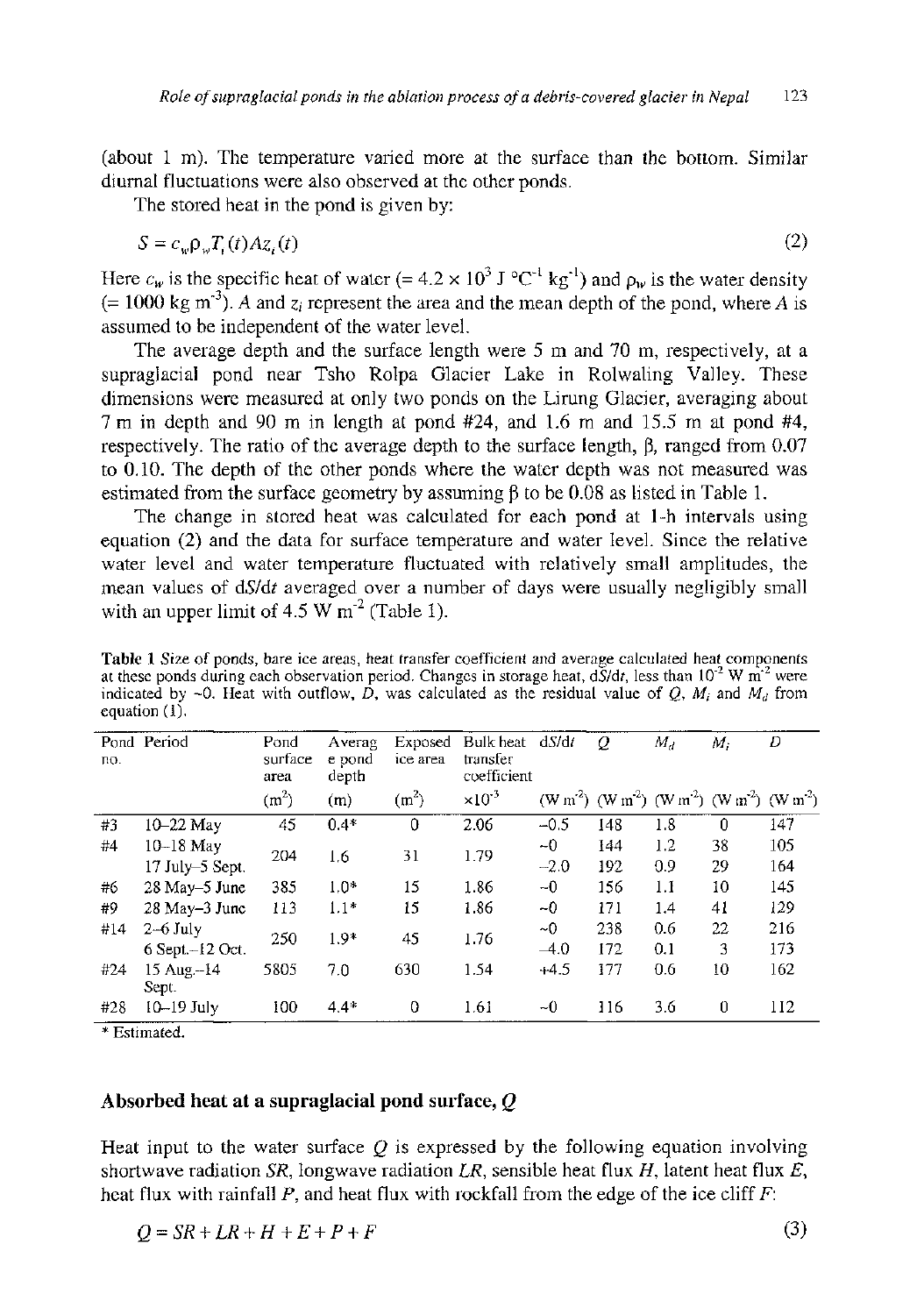All fluxes are taken to be positive when they are toward the water surface.

The net shortwave radiation was calculated by

$$
SR = (1 - \alpha)SR^{\perp} \tag{4}
$$

Here  $SR<sup>+</sup>$  is the downward shortwave radiation and  $\alpha$  is the albedo of the pond water, which depends on solar elevation *h* (in degrees). At Tsho Rolpa Glacier Lake in the Nepal Himalayas the following relationship was found during the monsoon season (Yamada, 1998):

$$
\alpha = 0.78h^{-0.45} \tag{5}
$$

The water was muddy, containing abundant suspended sediment. The turbidity was about 100 mg  $1$ <sup>\*</sup>, and the transparency was less than 10 cm at the surface (Yamada, 1998). Turbidity of ponds on the Lirung Glacier was also high (50-300 mg l"<sup>1</sup> ). Therefore, almost all the shortwave radiation should be absorbed near the surface and would not reach the base of the pond.

Net radiation NR, downward shortwave radiation  $SR<sup>1</sup>$ , upward shortwave radiation *SR<sup>1</sup>* and surface temperature  $T_{ms}$  were observed at the meteorological station, where the surface was debris covered. Downward longwave radiation  $LR^1$  was estimated by:

$$
LR^{\perp} = NR - SR^{\perp} + SR^{\uparrow} + \varepsilon_d \sigma T_m^4 \tag{6}
$$

Here  $\varepsilon_d$  is the emissivity of the debris surface (= 0.98) (Oke, 1978) and  $\sigma$  is the Stefan-Boltzmann constant. It was assumed that *LR<sup>1</sup>* was uniform over the ablation area, including the supraglacial ponds. Net longwave radiation incoming to the pond surface is hence expressed by:

$$
LR = LR^{\downarrow} - \varepsilon_w \sigma T_s^4 \tag{7}
$$

Here  $\varepsilon_w$  is the emissivity of the water surface (= 0.95) (Oke, 1978) and  $T_s$  is the surface water temperature (K).

Sensible and latent heat fluxes were calculated by bulk aerodynamic formulae presented by Kondo (1998), which were established for lake water surfaces with length from 1 to  $10<sup>4</sup>$  m. Here, the bulk sensible and latent heat transfer coefficients are assumed to be equal, so that

$$
H = c_p \rho_a C U (T_a - T_s) \tag{8}
$$

$$
E = l\rho_a C U (q_a - q_s) \tag{9}
$$

where

$$
C = 0.189 \kappa \left[ \ln \left( \frac{z}{z_0} \right) \right]^{-1} \left( \frac{X}{z_0} \right)^{-0.1}
$$
 (10)

Calculated values of C are summarized in Table 1.  $c_p$ ,  $p_a$  and l are the specific heat of air at constant volume, air density at 4000 m a.s.l., and latent heat for evaporation from the water surface, respectively. U,  $q_a$  and  $q_s$  respectively represent the wind velocity at 1.5 m height, specific humidity of the air over the pond, and specific humidity at the pond surface *q<sup>s</sup>* which is later assumed to be the saturated vapour pressure at the water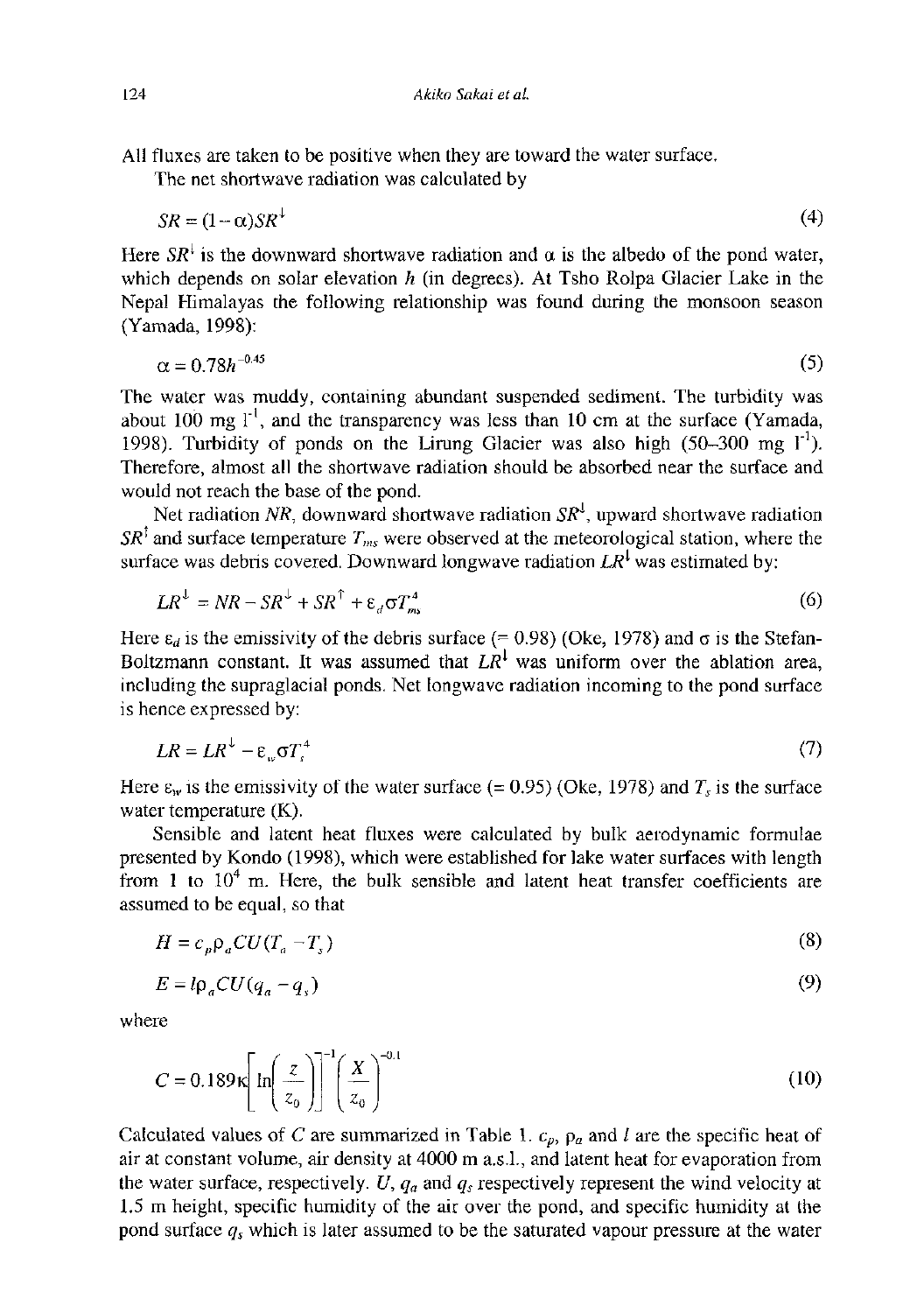surface temperature  $T_s$ .  $\kappa$ ,  $z$ ,  $z_0$ , and X are Kalman constant, measurement height (1.5 m), roughness height  $(2.7 \times 10^{-5})$ , and the length of the pond surface, respectively.

When the temperature of rainfall is assumed to be equal to the air temperature the average heat flux from rainfall would be about 1.6 W  $m<sup>2</sup>$ . Usually rainfall is colder than the air, so the value of 1.6 W  $m<sup>2</sup>$  should be an upper limit. Since this heat flux is relatively small compared to other heat flux components, it was not included in the total heat input to the pond.

An upper limit for the heat flux from rockfall at the edge of the ice cliff surrounding pond  $#14$  was estimated as follows. The pond area was  $250 \text{ m}^2$  and was bordered by an ice cliff with a horizontal length of 20 m. The debris temperature was assumed to be a uniform 30°C, which was the maximum observed debris surface temperature. Average debris thickness measured at the ice cliff edges was about 1 m. The ice cliff retreat rate was 7.2 cm day<sup>-1</sup> (Sakai *et al.*, 1998). The above data indicate the heat flux from a rockfall should be less than  $3.5 \times 10^{-4}$  W m<sup>-2</sup>, which is negligible. There would also be a contribution of rock potential energy to the heat in the lake. A cliff height of 20 m predicts heating of the order of  $1.0 \times 10^{-2}$  W m<sup>-2</sup>, which is also negligible.

Figure 5 shows an example of the absorbed heat balance components at pond #6. The net absorbed heat was dominated by shortwave radiation. The contributions for individual heat flux components are given in Table 1. The total heat input for the observed ponds ranged from 110 to 240 W  $m<sup>-2</sup>$  with an average of 170 W  $m<sup>-2</sup>$ . That heat would melt ice at a rate of 4.8 cm day<sup>-1</sup> if it were dissipated over the same pond surface area.

Errors of the heat from shortwave radiation, longwave radiation, sensible and latent heat are  $\pm 3.5$  W m<sup>2</sup>,  $\pm 23$  W m<sup>2</sup>, 6.7 W m<sup>2</sup> and 5.1 W m<sup>2</sup>, respectively. The total error of the incoming heat to the pond surface is  $\pm 40$  W m<sup>-2</sup>.

## **Heat for icemelt,**  $M_d$ ,  $M_i$  and  $D$

The ice at the bottom of the pond was covered with thick debris and sediment. The particle size was between clay and silt, and the permeability negligible (Terzaghi &



Fig . **5** Fluctuations in incoming heat elements *(SR:* shortwave radiation; *LR:* longwave radiation; *H:* sensible heat; *E:* latent heat; and *Q:* net absorbed heat) calculated at hourly intervals at pond  $#6$  from 28 May to 5 June.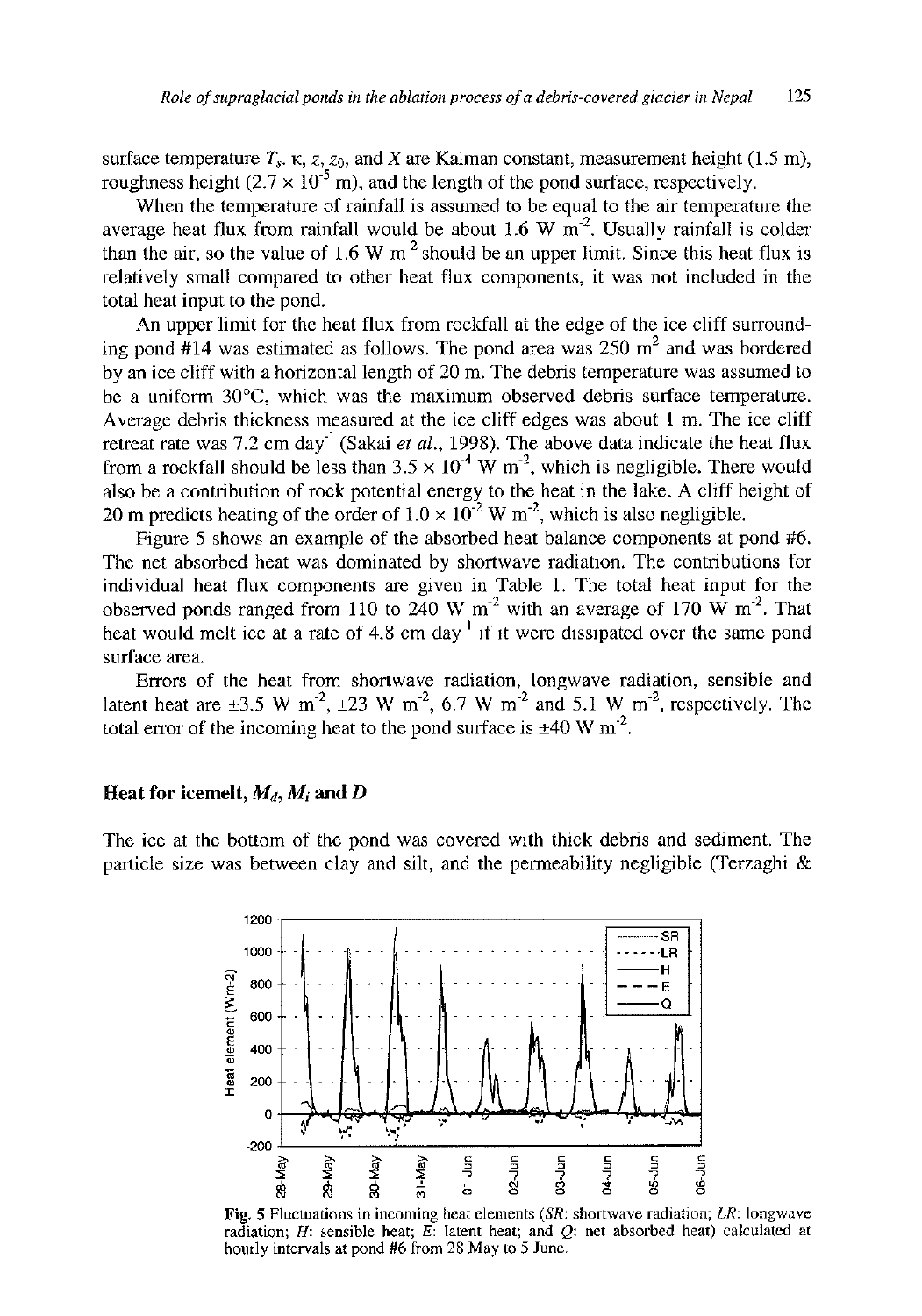Peck, 1967). Therefore, convection in the debris is not possible and heat transfer is by conduction through the thickness of  $\Delta z$ . The thermal conductivity of the debris k was assumed to be 0.4 J  $K^{-1}$  m<sup>-1</sup> s<sup>-1</sup> like melting permafrost (Higashi, 1981). The heat flux  $M_d$  for unit area of the pond surface becomes

$$
M_d = k \frac{T}{\Delta z} \cdot \frac{A_d}{A} \tag{11}
$$

*T* is the temperature difference between water and the ice melting point, and  $A_d$  is the debris-covered area at the bottom of the pond, which was assumed to be equal to the pond surface area, A. The debris thickness at the bottom of the pond  $\Delta z$  was assumed to be the thickness observed at the edge of the ice cliff. On this basis, the heat available for melting under the debris layer at the bottom of the pond  $(M_d)$  was thus estimated to be approximately 1 W  $m<sup>2</sup>$  typically and 4 W  $m<sup>2</sup>$  maximum (Table 1). It is negligible in comparison with the heat incoming to the pond surface *Q.* 

Weeks & Campbell (1973) applied an equation for the average heat transfer coefficient for the fully turbulent flow of a fluid over a flat plate (Eckert & Drake, 1959) to the melt rate of an iceberg at sea. Here, the expression was adopted for melt rate in pure water for application to the ponds as follows:

$$
K = 7.14 \times 10^{-6} \left( \frac{v^{0.8}}{x^{0.2}} \right) \Delta T
$$
 (12)

where  $\nu$  and x are flow velocity of pond water (m s<sup>-1</sup>) and the contact length of the ice with the water in the water flow direction  $(m)$ . *K* is the melt rate  $(m s<sup>-1</sup>)$ . Equation (12) was adapted to icemelt in the pure water by changing the constant, which depends on the thermal conductivity, kinematic viscosity and specific heat of the fluid. The contact length *x* in equation (12) was assumed to be the vertical length of the bare ice in the pond. Since the temperature of the pond water was less than 4°C (temperature of maximum water density), heating from the surface would drive vertical circulation. The flow velocity of the pond was assumed to be less than  $0.02 \text{ m s}^{-1}$  since it was observed to be 0.02 m s<sup>-1</sup> at the Tsho Rolpa Glacier Lake with ponds much larger than those on the Lirung Glacier. This prediction of heat transport to the submerged ice cliff gives the following melt rate per unit area of pond surface:

$$
M_i = \rho_i L \cdot K \frac{A_i}{A}
$$
 (13)

where  $p_i$ , L and  $A_i$  are the respective density of ice, latent heat of icemelt and area of ice exposed under the water surface. In this calculation, the bare ice area in pond  $A_i$ was approximated from the horizontal length of the ice cliff and the average depth of the pond (Table 1). Observation of some ponds that drained suddenly showed that bare ice was restricted to the ice cliffs, so the above estimation of bare ice area should be reasonable. Calculated heat was at most 41 W  $m^2$ , which was less than half of the absorbed heat at the pond surface *Q.* 

The outflow heat *D* can be calculated as a residual value from equation (1) using the above estimates for  $Q$ ,  $M_i$ ,  $M_d$  and *I*, which indicates that *D* was at least 100 W m<sup>-2</sup> (73% of *Q)* (Table 1).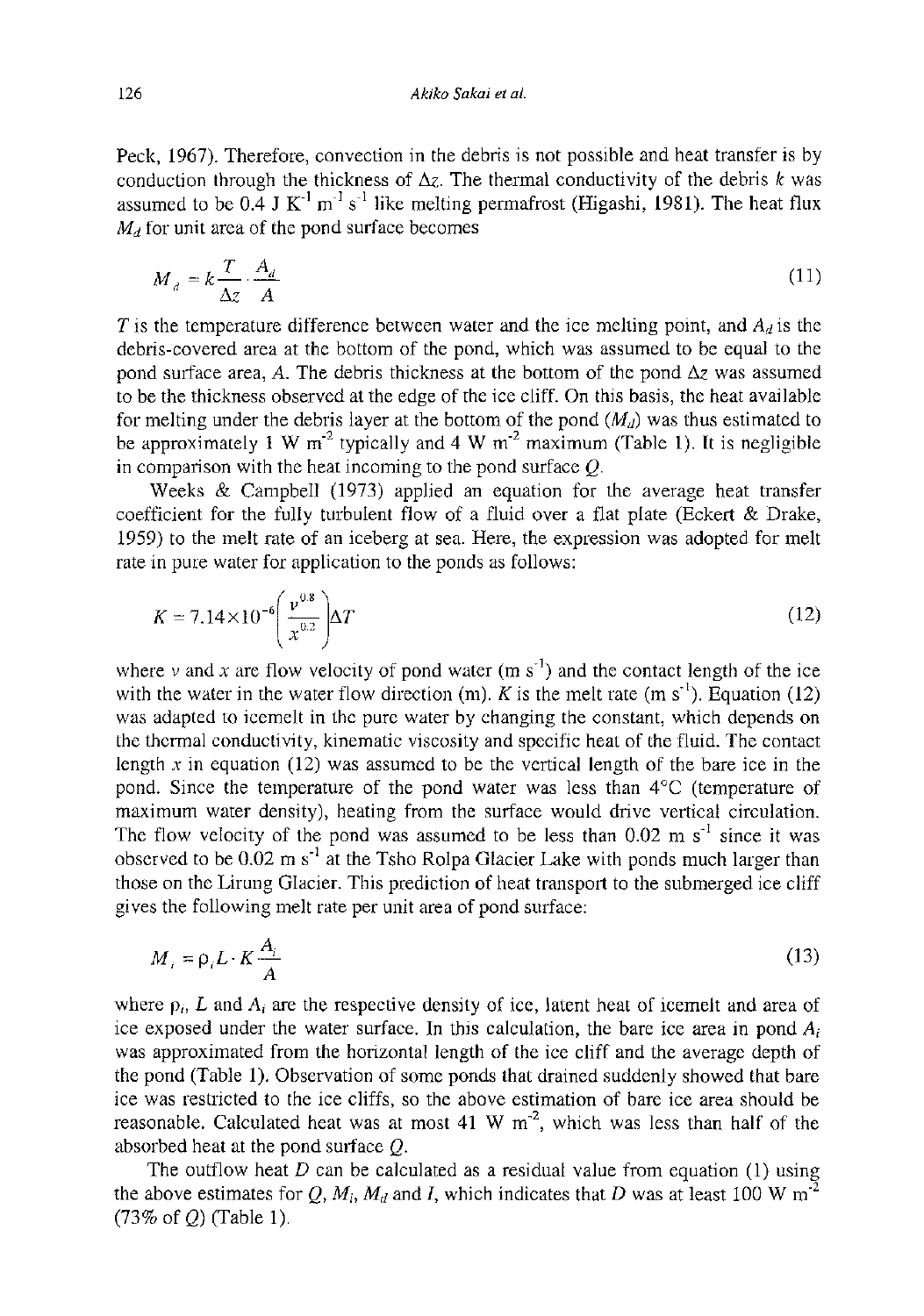# **Total melt amount for each type of surface**

The surface of the debris-covered area can be divided into three kinds: ice cliffs, ponds and debris. The total heat absorbed by the whole debris-covered zone  $(8.9 \times 10^{14} \text{ J} \text{ or }$ 28 W m"<sup>2</sup> ) is estimated from Rana *et al.* (1997). Our measurements provide estimates for the contribution from ice cliffs and ponds. The total for melt under the debris can then be estimated as a residual. Table 2 shows the total areas of each kind of surface and the corresponding total net heat absorbed over each area during the observation period. (The area of pond #1 was not included in the above total pond area, because its outflow heat was discharged directly out of the glacier (Fig. 1) and melt at the pond base during the observation period was negligible compared to the total heat absorbed by the ponds.) Although the absorbed heat per unit area was about 7 times greater on the ponds than the average for the whole debris-covered zone, the total absorbed in the ponds  $(0.25 \times 10^{14} \text{ J})$  accounted for only 3% of the total absorbed over the debriscovered zone. The heat for icemelt under the surface debris  $(7.1 \times 10^{14} \text{ J or } 21 \text{ W m}^2)$ corresponds to an icemelt rate of  $0.6$  cm day $^{\prime}$ .

Table 2 Area and absorbed heat at each type of surface during the observation period (167 days) in 1996 on the Lirung Glacier.

|                                                          | Whole debris-covered area Pond |      | Ice cliff | Debris |  |
|----------------------------------------------------------|--------------------------------|------|-----------|--------|--|
| Area $(km^2)$                                            | 2.30                           | 0.01 | 0.04      | 2.16   |  |
| Net absorbed heat (W m <sup>2</sup> ) $26*$              |                                | 170  | 256†      |        |  |
| Net absorbed heat<br>amount $(\times 10^{14} \text{ J})$ | 8.9                            | 0.3  |           |        |  |

\* After Rana *et al.* (1997).

t After Sakai *et al.* (1998).

#### **Water balance at the ponds**

The heat discharged from the ponds *D* is substantial. In order to provide an additional check on the estimates of *D,* we estimate the water discharge *q<sup>0</sup>* from a pond required to carry the heat out and examine whether melting in the watershed of the pond can provide that water. The required discharge is given by:

$$
q_o = D/c_w p_v T_s \tag{14}
$$

The corresponding water inflow is given from change in water storage and outflow as

$$
q_i = A \frac{dz_i}{dt} + q_o \tag{15}
$$

Figure 6 shows two examples (pond #6 and #24) of the inflow  $q_i$  calculated at 1-h intervals. The storage change was relatively small, possibly because the water level was controlled by spillways. Table 3 gives the mean daily inflows needed to transport D as calculated from equations (14) and (15) for ponds #6 and #24. Table 3 also shows the sources of water from ice cliffs  $(q_{ii})$  and melting under the debris  $(q_{id})$  that can provide the inflow. These sources were estimated as follows:  $q_{ii}$  was evaluated from provide the inflow-these sources were estimated as  $\cos \theta$  and  $\sin \theta$  was  $\sin \theta$  in  $\sin \theta$  in  $\sin \theta$  in  $\sin \theta$  is  $\sin \theta$  in  $\sin \theta$ the area of ice cliff surrounding each pond and the melt rate typical of ice cliffs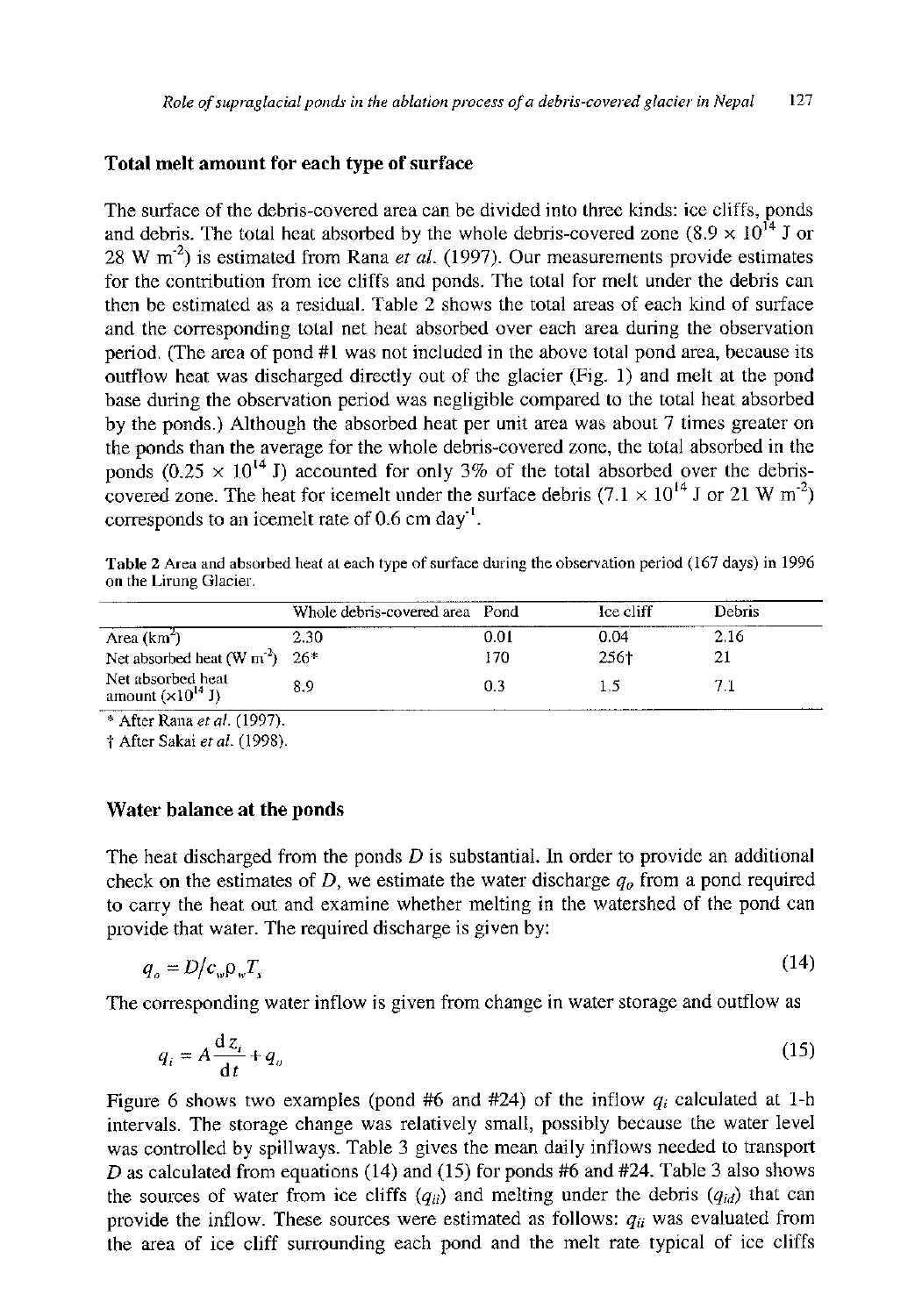

 $(7.2 \text{ cm day}^{-1})$ ; Sakai *et al.*, 1998);  $q_{id}$  was calculated from the debris-covered area of the watershed indicated by the map from Aoki *et al.* (1998) and mean icemelt rate under the debris  $(0.6 \text{ cm day}^{-1} \text{ from Table 2}).$ 

For pond #6 the required total inflow to transport *D* and the sum of the sources  $(q_{ii} + q_{id})$  are essentially the same. This indicates an internal constancy that supports the heat balance calculations of the previous sections.

On the other hand, inferred inflow to transport *D* is much larger than estimated sources  $(q_{ij} + q_{id})$  for pond #24. There are several possible explanations for this discrepancy. The discharge water temperature of pond #24 may have been higher than the surface water temperature observed locally. Given the relatively large size of pond #24, a sizeable temperature excess seems possible. A temperature about 6°C higher than observed would be required to account for the discrepancy. An additional source of water inflow from an englacial conduit could also help to explain it, but the englacial conduit would have to have a source area including more than half of the total debris-covered area or substantial input from the debris-free area. The latter supplies more than half of the total meltwater from glacier area (Rana *et al,* 1997). Thus, this second explanation cannot be dismissed.

**Table 3** Inflow amount estimated from heat discharge,  $D$  and inflow amount from ice cliff  $(q_{ii})$  and from watershed debris-covered area *(qia)* at ponds #6 and #24.

| Pond<br>пο. | Inflow amount<br>calculated from<br>$D(m^3$ day <sup>1</sup> ) | Gii-<br>Area<br>$\cdot$ m <sup><math>\cdot</math></sup> | Meltwater amount Area<br>. dav<br>$(m^2)$ | Qid.<br>$\mathsf{m}^*$ | Meltwater amount<br>$\log$ <sup>1</sup><br>$(m^{3})$ | Total $q_{ii}$ + $q_{id}$<br>(m' day'') |
|-------------|----------------------------------------------------------------|---------------------------------------------------------|-------------------------------------------|------------------------|------------------------------------------------------|-----------------------------------------|
| #6          | 460                                                            | 4 860                                                   | 350                                       | 20 000                 | 120                                                  | 470                                     |
| #24         | 13 R I O                                                       | 11 400                                                  | 820                                       | 123 000                | 738                                                  | 1558                                    |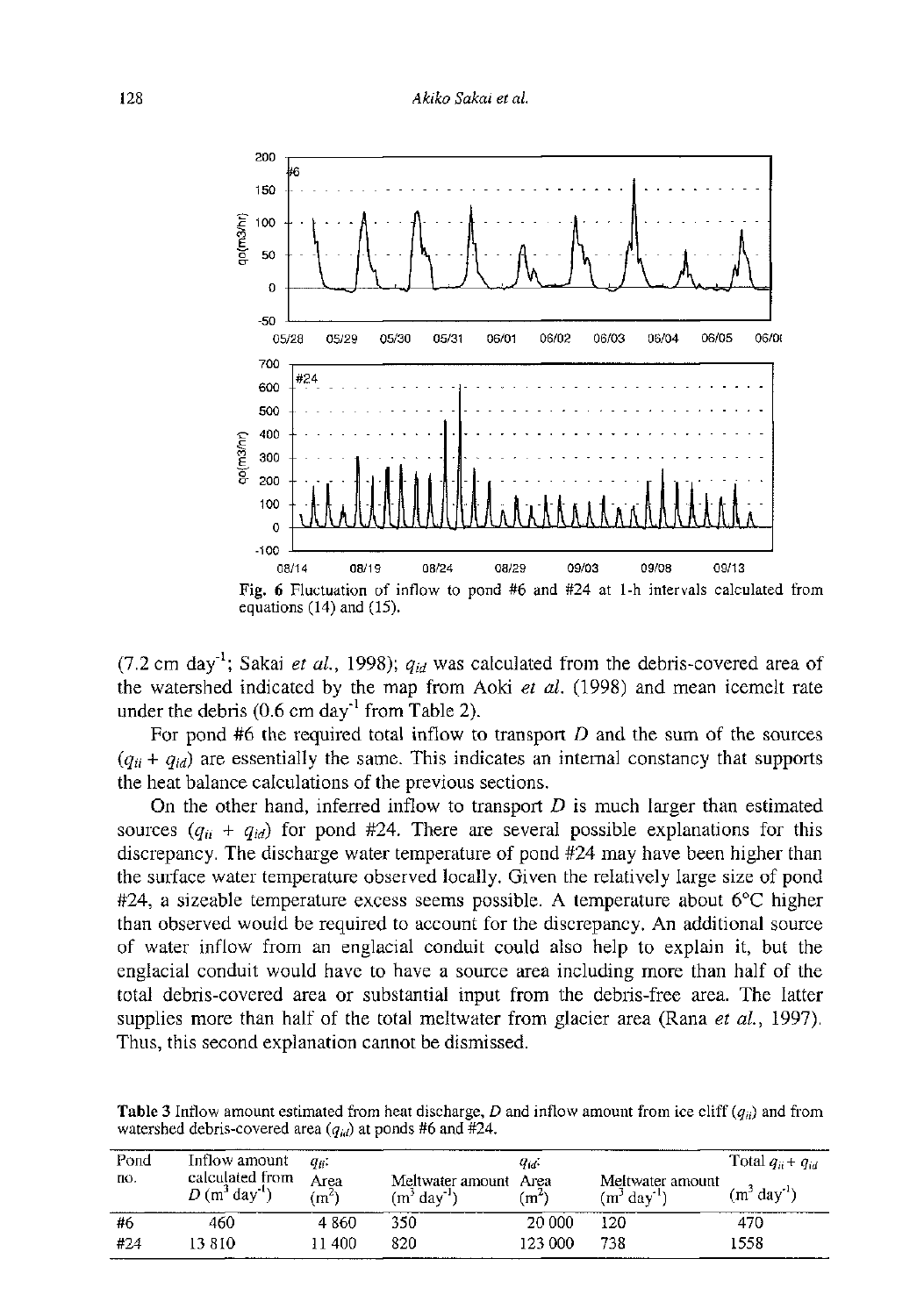

**Fig. 7** Schematic figure of supraglacial pond formation by caving of the englacial water channel roof. The water channel enlarges as heat is absorbed at the pond surface, and the channel roof collapses to create a funnel-shaped depression. A new pond, surrounded by ice cliffs, is then formed. Formations of pond and ice cliffs accelerate the ablation rate at the debris-covered zone due to the high ablation rate at the pond and ice cliffs.

## **DISCUSSION**

At least half of the heat absorbed at the surfaces of ponds was released with outflow. The melting caused by this heat is focused in the drainage paths such as englacial conduits or along the ice-debris interface of supraglacial trenches.

The temperature of water released from ponds should be close to the surface temperature (about  $2^{\circ}$ C). The potential for enlargement of englacial channels is considerable. (For example, Koizumi & Naruse (1994) found experimentally that 0.13°C water entering an initially small conduit of length 8 cm and initial diameter of 1.5 mm enlarged to 2.6 mm in a 13 minutes.) Some supraglacial ponds were observed suddenly to drain away during the melting season, probably by the thermal enlargement of their drainage channels or lowering of their floors. Although the absorbed heat at the ponds is smaller  $(0.3 \times 10^{14} \text{ J})$  than the heat absorbed in the whole ablation zone  $(8.9 \times 10^{14} \text{ J})$ , its focused delivery to the ice could create large englacial or supraglacial channels.

Kirkbride (1993) suggested that supraglacial ponds aligned along an englacial conduit may be created by the collapse of the conduit roof. We suggest that heat absorbed in the ponds can accelerate this process by more rapid enlargement of the englacial conduit, roof collapse and formation of funnel-shaped hollows (Fig. 7). Even if water discharges from ponds along the debris-ice interface, the heat may melt trenches with overhanging bounding ice cliffs that can also collapse. Actually, funnel-shaped hollows appeared at three sites during the observation period, and they could be the sites of future ponds. Ice cliffs and the ponds absorb 10 and 7 times more heat than the debriscovered ice. Furthermore, absorbed heat at newly produced ponds could cause subsequent collapse of water channels and create more ice cliffs and ponds. This positivefeedback process could thereby accelerate the ablation rate of debris-covered glaciers.

Acknowledgements We wish to thank two anonymous reviewers and Charlie Raymond for their helpful comments and suggestions. We would like to express our